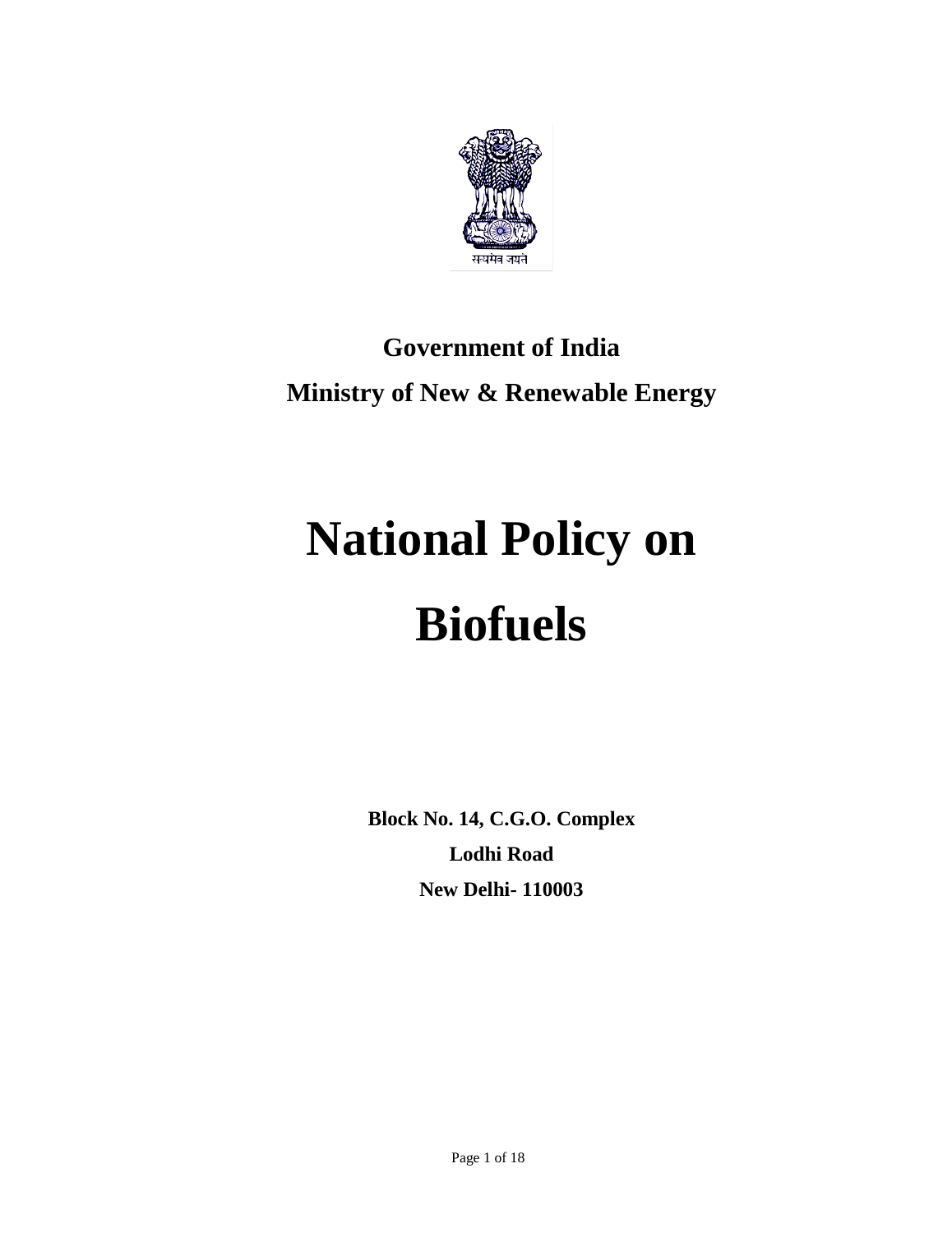# **National Policy on Biofuels**

# **1.0 PREAMBLE**

1.1 India is one of the fastest growing economies in the world. The Development Objectives focus on economic growth, equity and human well being. Energy is a critical input for socio-economic development. The energy strategy of a country aims at efficiency and security and to provide access which being environment friendly and achievement of an optimum mix of primary resources for energy generation. Fossil fuels will continue to play a dominant role in the energy scenario in our country in the next few decades. However, conventional or fossil fuel resources are limited, non-renewable, polluting and, therefore, need to be used prudently. On the other hand, renewable energy resources are indigenous, non-polluting and virtually inexhaustible. India is endowed with abundant renewable energy resources. Therefore, their use should be encouraged in every possible way.

1.2 The crude oil price has been fluctuating in the world market and has increased significantly in the recent past, reaching a level of more than \$ 140 per barrel. Such unforeseen escalation of crude oil prices is severely straining various economies the world over, particularly those of the developing countries. Petro-based oil meets about 95% of the requirement for transportation fuels, and the demand has been steadily rising. Provisional estimates have indicated crude oil consumption in 2007-08 at about 156 million tonnes. The domestic crude oil is able to meet only about 23% of the demand, while the rest is met from imported crude.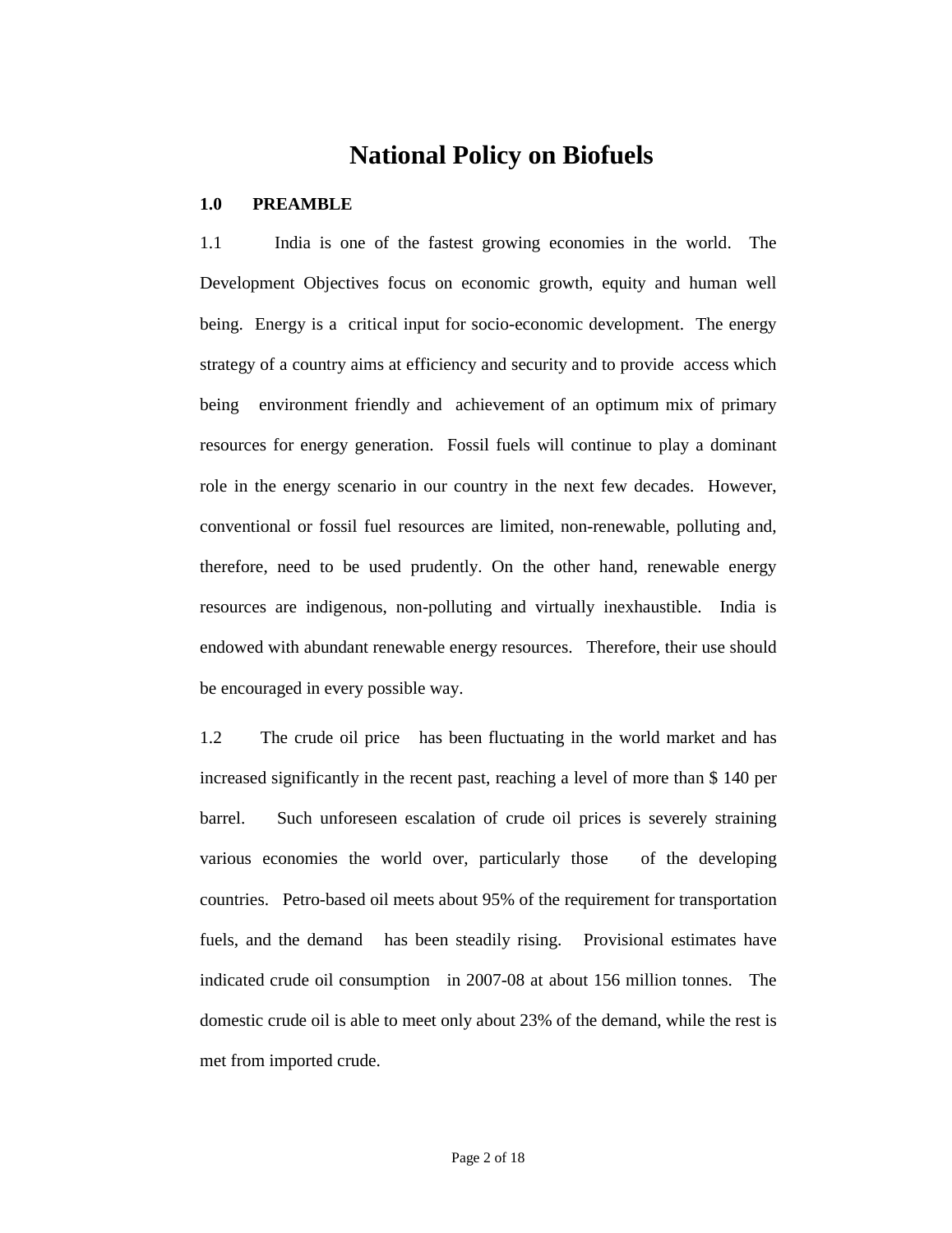1.3 India's energy security would remain vulnerable until alternative fuels to substitute/supplement petro-based fuels are developed based on indigenously produced renewable feedstocks. In biofuels, the country has a ray of hope in providing energy security. Biofuels are environment friendly fuels and their utilization would address global concerns about containment of carbon emissions. The transportation sector has been identified as a major polluting sector. Use of biofuels have, therefore, become compelling in view of the tightening automotive vehicle emission standards to curb air pollution.

1.4 Biofuels are derived from renewable bio-mass resources and, therefore, provide a strategic advantage to promote sustainable development and to supplement conventional energy sources in meeting the rapidly increasing requirements for transportation fuels associated with high economic growth, as well as in meeting the energy needs of India's vast rural population. Biofuels can increasingly satisfy these energy needs in an environmentally benign and costeffective manner while reducing dependence on import of fossil fuels and thereby providing a higher degree of National Energy Security.

1.5 The growth of biofuels around the globe is spurred largely by energy security and environmental concerns and a wide range of market mechanisms, incentives and subsidies have been put in place to facilitate their growth. Developing countries, apart from these considerations, also view biofuels as a potential means to stimulate rural development and create employment opportunities. The Indian approach to biofuels, in particular, is somewhat different to the current international approaches which could lead to conflict with food security. It is based solely on non-food feedstocks to be raised on degraded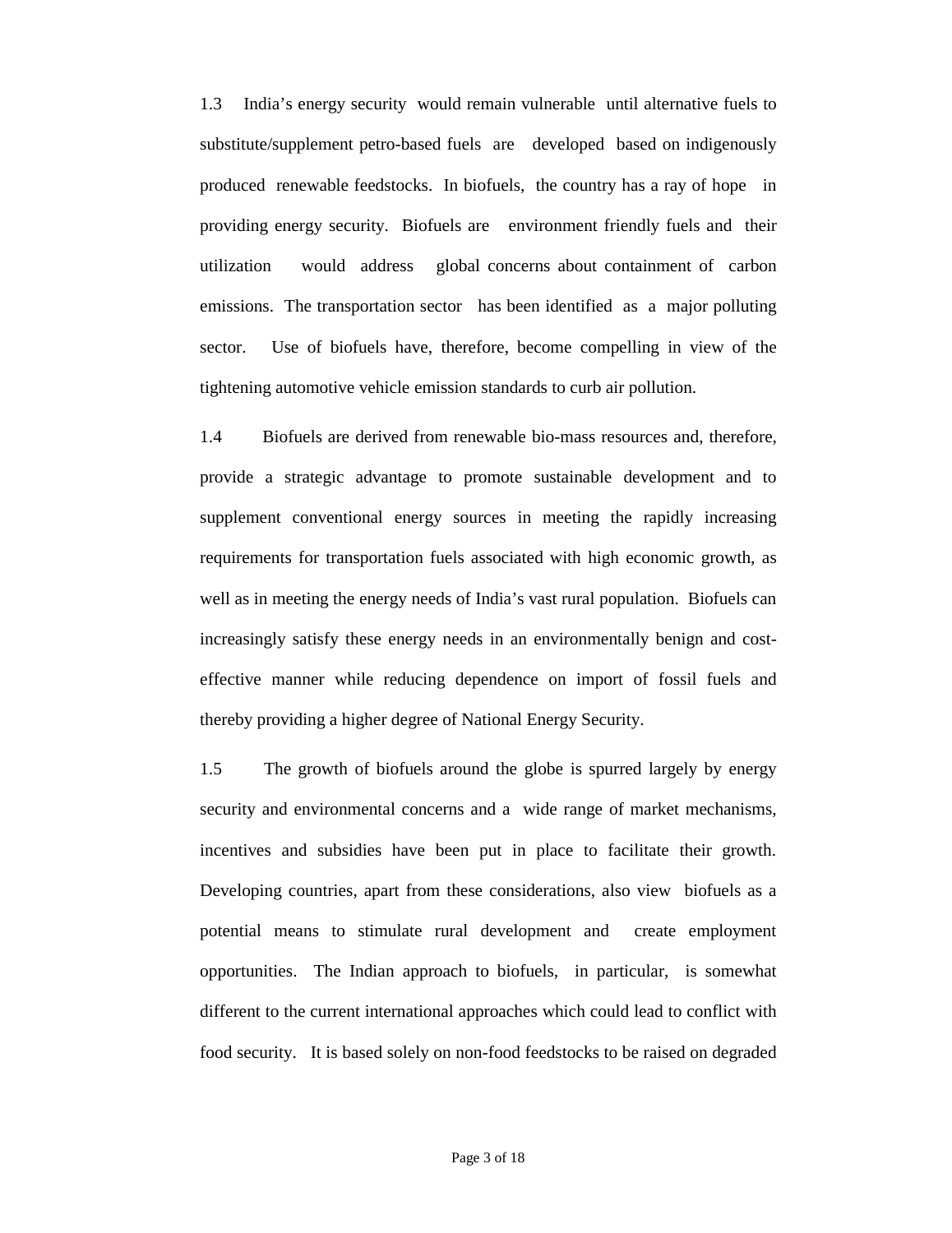or wastelands that are not suited to agriculture, thus avoiding a possible conflict of fuel vs. food security.

1.6 In the context of the International perspectives and National imperatives, it is the endeavour of this Policy to facilitate and bring about optimal development and utilization of indigenous biomass feedstocks for production of biofuels. The Policy also envisages development of the next generation of more efficient biofuel conversion technologies based on new feedstocks. The Policy sets out the Vision, medium term Goals, strategy and approach to biofuel development, and proposes a framework of technological, financial and institutional interventions and enabling mechanisms.

# **2.0 THE VISION AND GOALS**

2.1 The Policy aims at mainstreaming of biofuels and, therefore, envisions a central role for it in the energy and transportation sectors of the country in coming decades. The Policy will bring about accelerated development and promotion of the cultivation, production and use of biofuels to increasingly substitute petrol and diesel for transport and be used in stationary and other applications, while contributing to energy security, climate change mitigation, apart from creating new employment opportunities and leading to environmentally sustainable development.

2.2 The Goal of the Policy is to ensure that a minimum level of biofuels become readily available in the market to meet the demand at any given time. An indicative target of 20% blending of biofuels, both for bio-diesel and bio-ethanol, by 2017 is proposed. Blending levels prescribed in regard to bio-diesel are intended to be recommendatory in the near term. The blending level of bio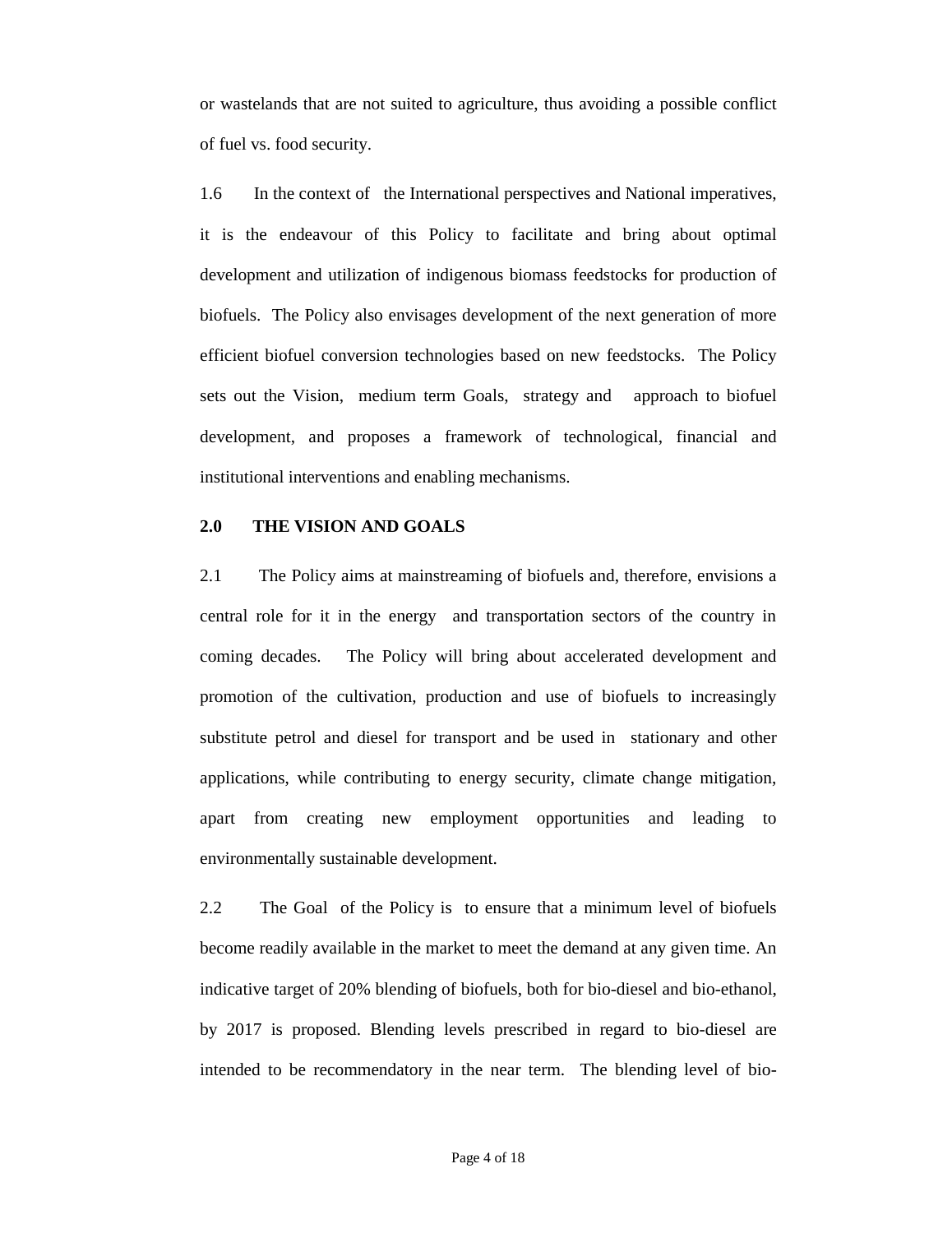ethanol has already been made mandatory, effective from October, 2008, and will continue to be mandatory leading upto the indicative target.

# **3. 0 DEFINITIONS AND SCOPE**

3.1 The following definitions of biofuels shall apply for the purpose of this Policy:

- i. 'biofuels' are liquid or gaseous fuels produced from biomass resources and used in place of, or in addition to, diesel, petrol or other fossil fuels for transport, stationary, portable and other applications;
- ii. 'biomass' resources are the biodegradable fraction of products, wastes and residues from agriculture, forestry and related industries as well as the biodegradable fraction of industrial and municipal wastes.

3.2 The scope of the Policy encompasses bio-ethanol, bio-diesel and other biofuels, as listed below:-

- i. 'bio-ethanol': ethanol produced from biomass such as sugar containing materials, like sugar cane, sugar beet, sweet sorghum, etc.; starch containing materials such as corn, cassava, algae etc.; and, cellulosic materials such as bagasse, wood waste, agricultural and forestry residues etc. ;
- ii. 'biodiesel': a methyl or ethyl ester of fatty acids produced from vegetable oils, both edible and non-edible, or animal fat of diesel quality; and ,
- iii. other biofuels: biomethanol, biosynthetic fuels etc.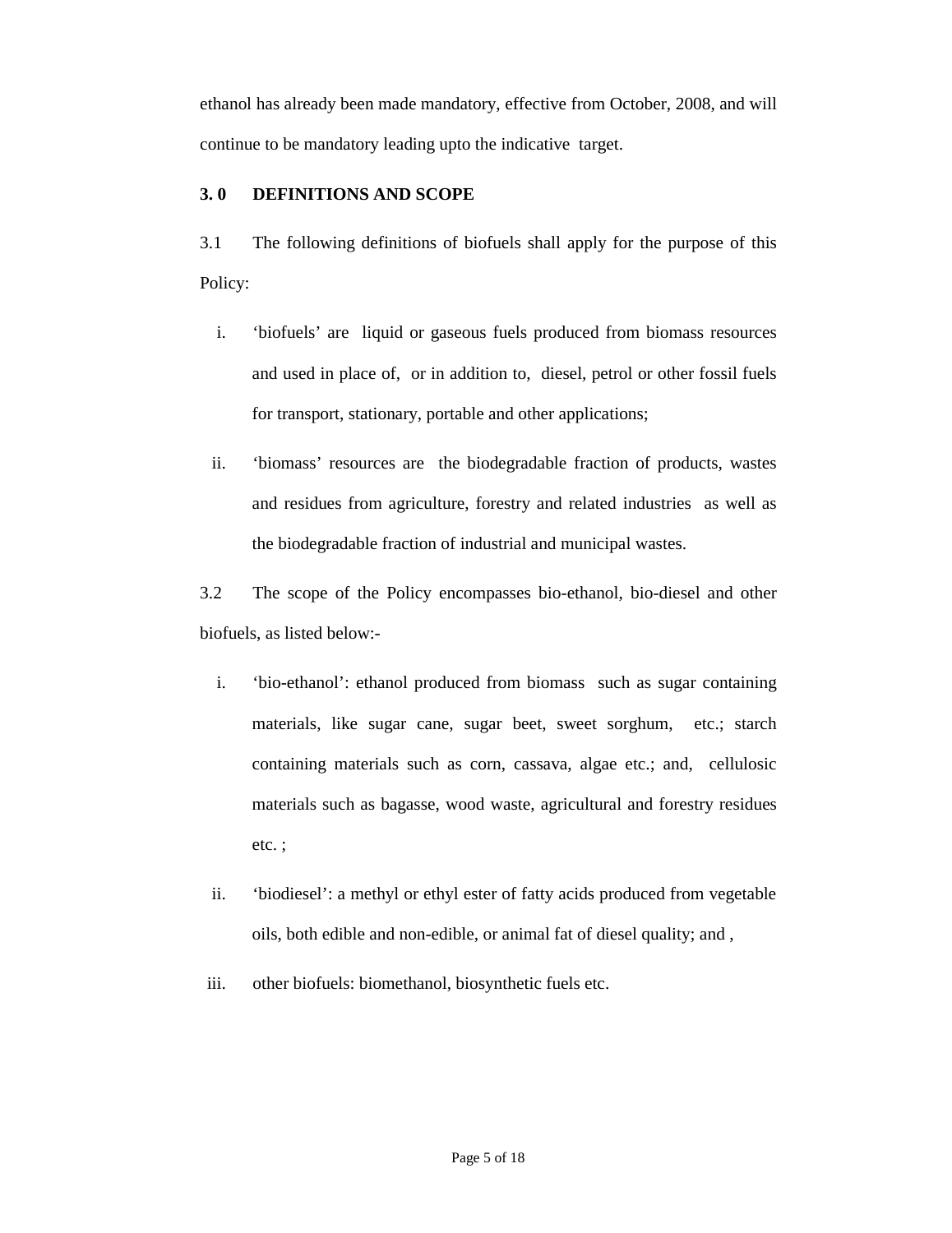# **4.0 STRATEGY AND APPROACH**

4.1 The focus for development of biofuels in India will be to utilize waste and degraded forest and non-forest lands only for cultivation of shrubs and trees bearing non-edible oil seeds for production of bio-diesel. In India, bio-ethanol is produced mainly from molasses, a by-product of the sugar industry. In future too, it would be ensured that the next generation of technologies is based on nonfood feedstocks. Therefore, the issue of fuel vs. food security is not relevant in the Indian context.

4.2 Cultivators, farmers, landless labourers etc. will be encouraged to undertake plantations that provide the feedstock for bio-diesel and bio-ethanol. Corporates will also be enabled to undertake plantations through contract farming by involving farmers, cooperatives and Self Help Groups etc. in consultation with Panchayats, where necessary. Such cultivation / plantation will be supported through a Minimum Support Price for the non-edible oil seeds used to produce bio-diesel.

4.3 In view of the current direct and indirect subsidies to fossil fuels and distortions in energy pricing, a level playing field is necessary for accelerated development and utilization of biofuels to subserve the Policy objectives. Appropriate financial and fiscal measures will be considered from time to time to support the development and promotion of biofuels and their utilization in different sectors.

4.4 Research, development and demonstration will be supported to cover all aspects from feedstock production and biofuels processing for various end-use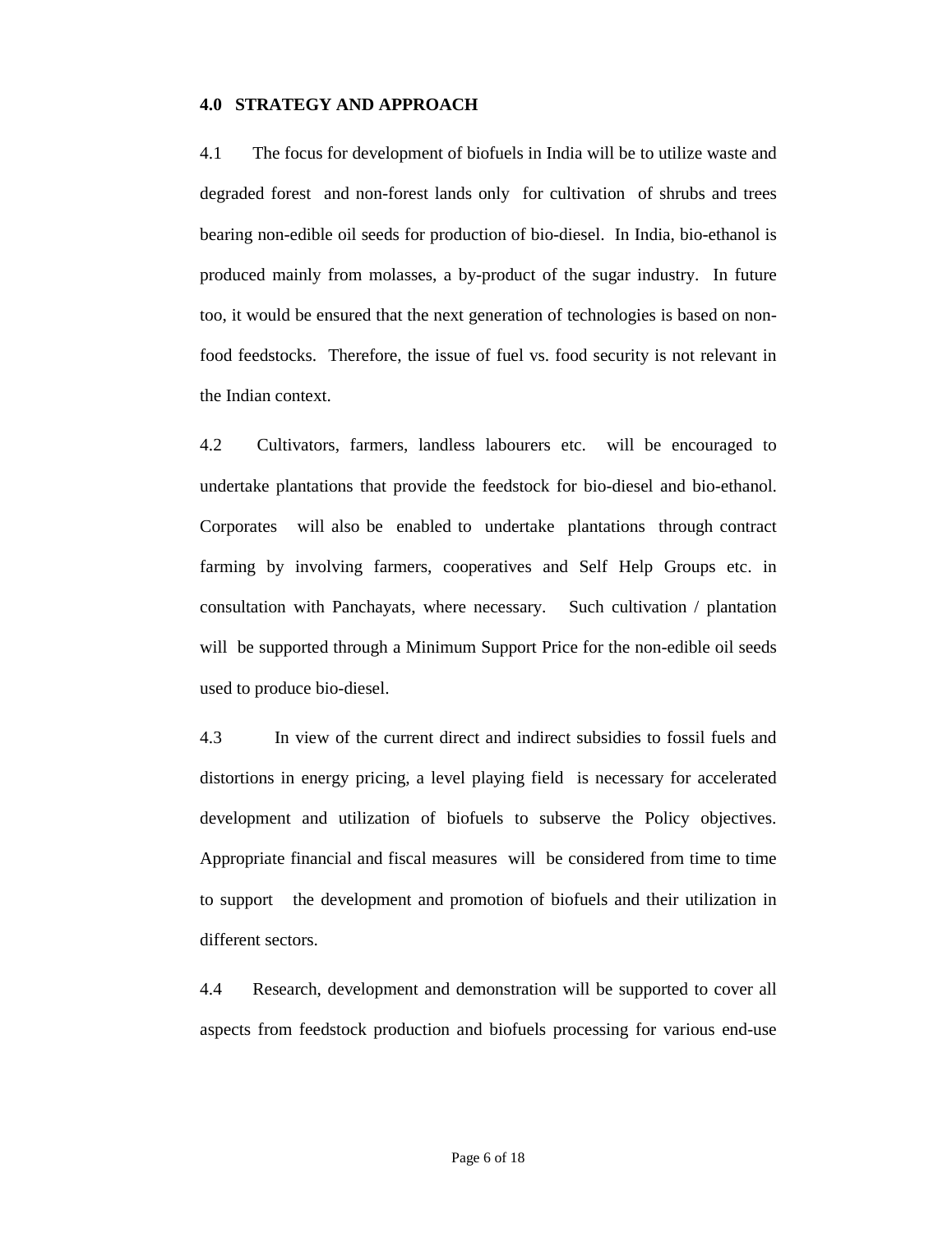applications. Thrust will also be given to development of second generation biofuels and other new feedstocks for production of bio-diesel and bio-ethanol.

# **5.0 INTERVENTIONS AND ENABLING MECHANISMS**

#### **Plantations**

5.1 Plantations of trees bearing non-edible oilseeds will be taken up on Government/community wasteland, degraded or fallow land in forest and nonforest areas. Contract farming on private wasteland could also be taken up through the Minimum Support Price mechanism proposed in the Policy. Plantations on agricultural lands will be discouraged.

5.2 There are over 400 species of trees bearing non-edible oilseeds in the country. The potential of all these species will be exploited, depending on their techno-economic viability for production of biofuels. Quality seedlings would be raised in the nurseries of certified institutions / organizations identified by the States for distribution to the growers and cultivators.

5.3 In all cases pertaining to land use for the plantations, consultations would be undertaken with the local communities through Gram Panchayats/ Gram Sabhas, and with Intermediate Panchayats and District Panchayat where plantations of non-edible oil seed bearing trees and shrubs are spread over more than one village or more than one block/ taluk. Further, the provisions of PESA would be respected in the Fifth Schedule Areas.

5.4 A major instrument of this Policy is that a Minimum Support Price (MSP) for oilseeds should be announced and implemented with a provision for its periodic revision so as to ensure a fair price to the farmers. The details about implementation of the MSP mechanism will be worked out carefully after due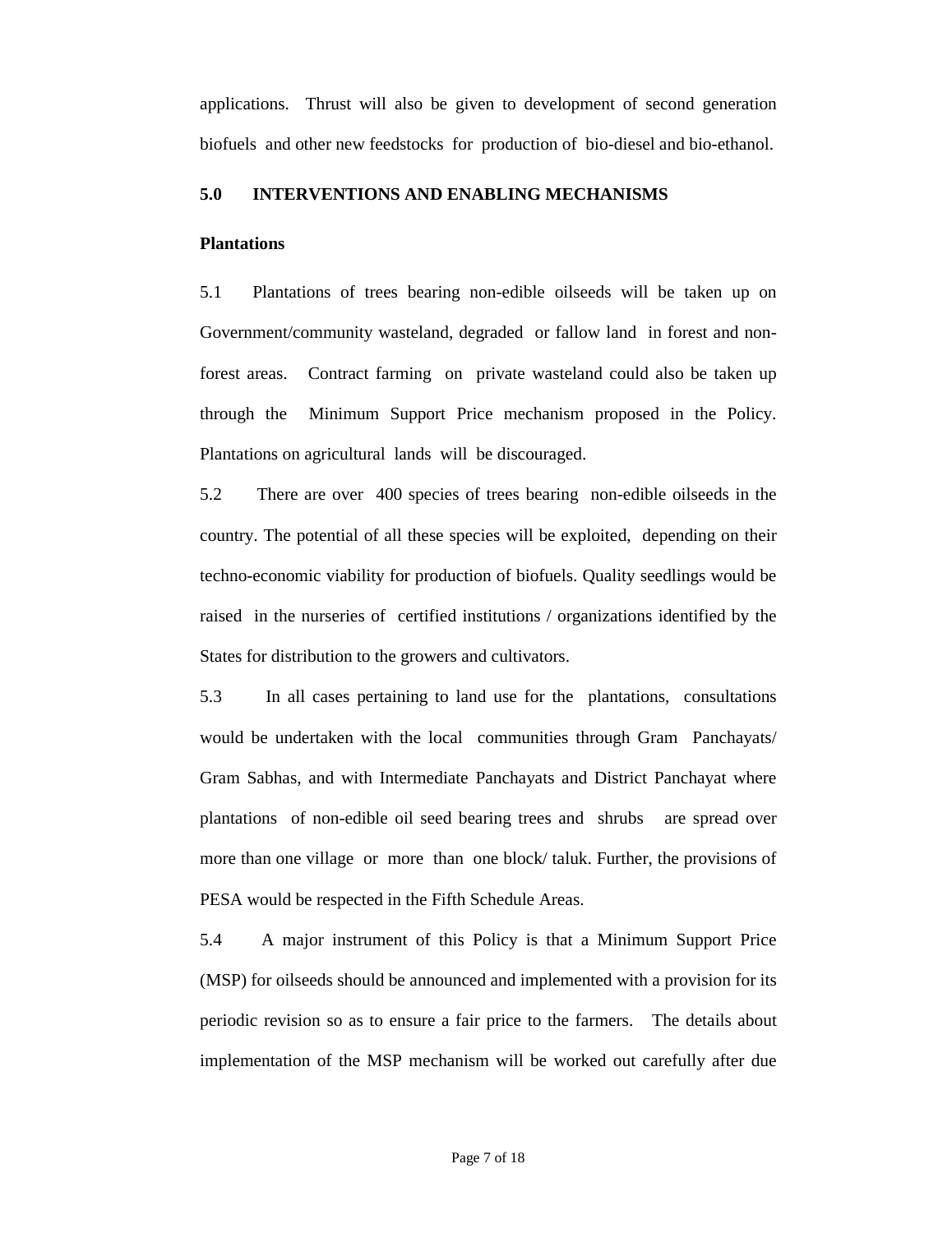consultations with concerned Government agencies, States and other stakeholders. It will then be considered by the Biofuel Steering Committee and decided by the National Biofuels Co-ordination Committee proposed to be set up under this Policy. The Statutory Minimum Price (SMP) mechanism prevalent for sugarcane procurement will also be examined for extending such a mechanism for oilseeds to be utilized for production of bio-diesel by the processing units. Payment of SMP would be the responsibility of the bio-diesel processors. Different levels of Minimum Support Price for oilseeds has already been declared by certain States.

5.5 Employment provided in plantations of trees and shrub bearing nonedible oilseeds will be made eligible for coverage under the National Rural Employment Guarantee Programme (NREGP).

#### P**rocessing**

5.6 Ethanol is mainly being produced in the country at present from molasses, which is a by-product of the sugar industry. 5% blending of ethanol with gasoline has already been taken up by the Oil Marketing Companies (OMCs) in 20 States and 4 Union Territories. 10% mandatory blending of ethanol with gasoline is to become effective from October, 2008 in these States. In order to augment availability of ethanol and reduce over supply of sugar, the sugar industry has been permitted to produce ethanol directly from sugarcane juice. The sugar and distillery industry will be further encouraged to augment production of ethanol to meet the blending requirements prescribed from time to time, while ensuring that this does not in any way create supply constraints in production of sugar or availability of ethanol for industrial use.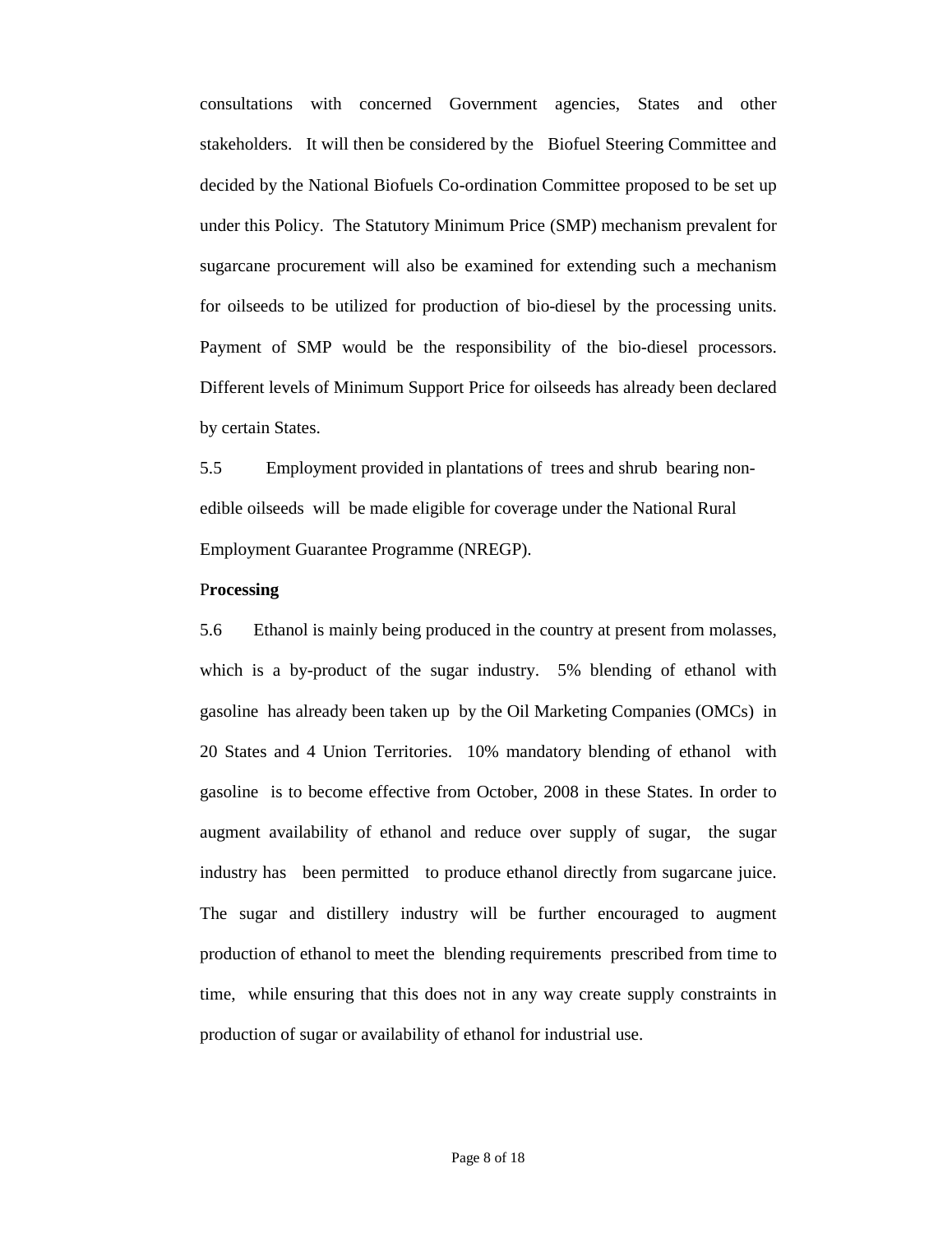5.7 Setting up of processing units by industry for bio-oil expelling/extraction and transesterification for production of bio-diesel will be encouraged. While it is difficult to exactly specify the percentage of bio-diesel to be blended with diesel in view of the uncertainty in the availability of bio-diesel at least in the initial stages, blending will be permitted upto certain prescribed levels, to be recommendatory initially and made mandatory in due course. Gram/Intermediate Panchayats would also be encouraged to create facilities at the village level for extraction of bio-oil, which could then be sold to bio-diesel processing units.

5.8 The prescribed blending levels will be reviewed and moderated periodically as per the availability of bio-diesel and bio-ethanol. A National Registry of feedstock availability, processing facilities and offtake will be developed and maintained to provide necessary data for such reviews with a view to avoid mismatch between supply and demand.

5.9 In order to take care of fluctuations in the availability of biofuels, OMCs will be permitted to bank the surplus quantities left after blending of bio-diesel and bio-ethanol in a particular year, and to carry it forward to the subsequent year when there may be a shortfall in their availability to meet the prescribed levels.

5.10 The blending would have to follow a protocol and certification process, and conform to BIS specification and standards, for which the processing industry and OMCs would need to jointly set up an appropriate mechanism and the required facilities. Section 52 of the Motor Vehicles Act already allows conversion of an existing engine of a vehicle to use biofuels. Engine manufacturers would need to suitably modify the engines to ensure compatibility with biofuels, wherever necessary.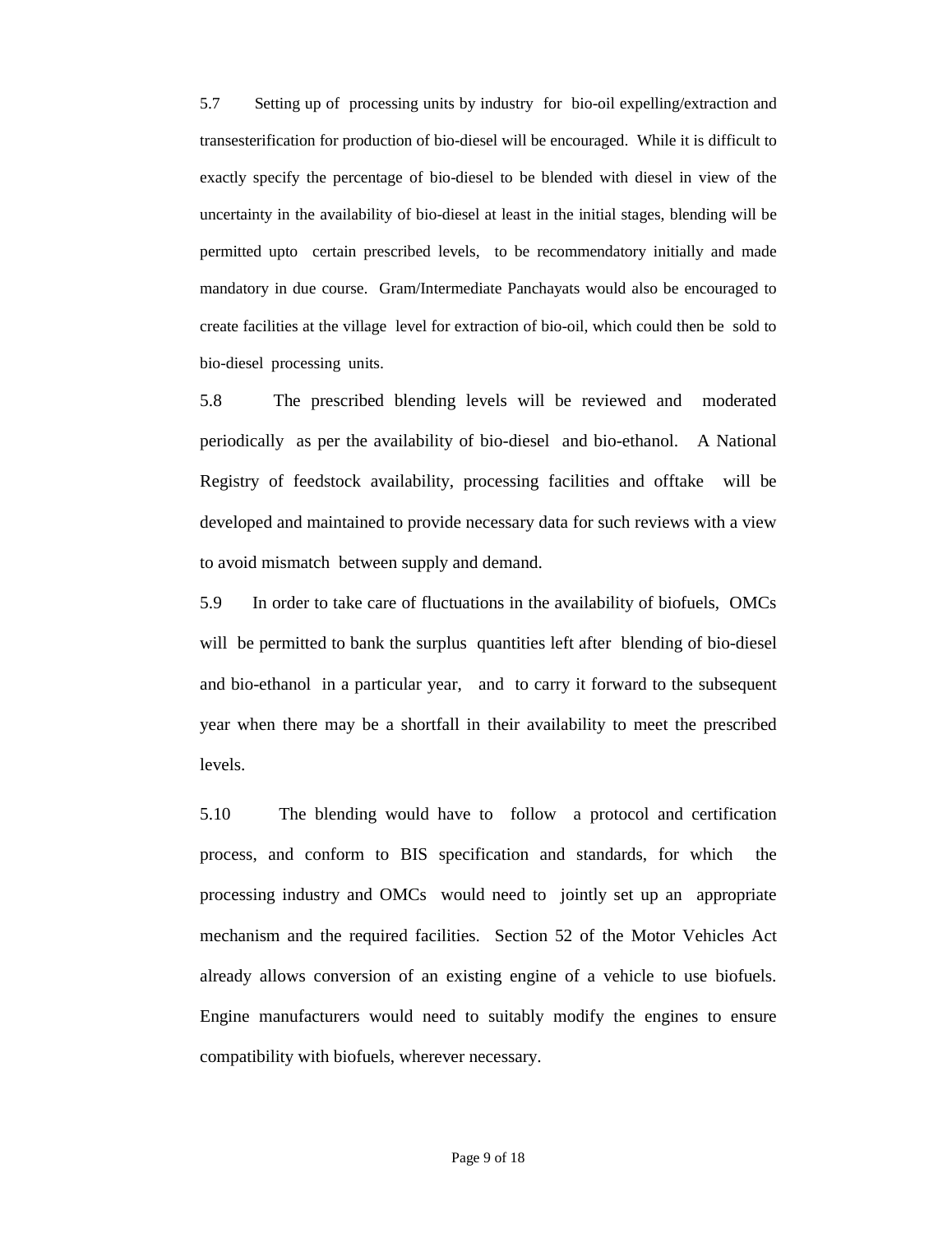#### **Distribution & Marketing of Biofuels**

5.11 The responsibility of storage, distribution and marketing of biofuels would rest with OMCs. This shall be carried out through their existing storage and distribution infrastructure and marketing networks, which may be suitably modified or upgraded to meet the requirements for biofuels.

5.12 In the determination of bio-diesel purchase price, the entire value chain comprising production of oil seeds, extraction of bio-oil, its processing, blending, distribution and marketing will have to be taken into account. The Minimum Purchase Price (MPP) for bio-diesel by the OMCs will be linked to the prevailing retail diesel price. The MPP for bio-ethanol, will be based on the actual cost of production and import price of bio-ethanol. The MPP, both for bio-diesel and bio-ethanol will be determined by the Biofuel Steering Committee and decided by the National Biofuel Coordination Committee. In the event of diesel or petrol price falling below the MPP for bio-diesel and bioethanol, OMCs will be duly compensated by the Government.

# **Financing**

5.13 Plantation of non-edible oil bearing plants, the setting up of oil expelling/extraction and processing units for production of bio-diesel and creation of any new infrastructure for storage and distribution would be declared as a priority sector for the purposes of lending by financial institutions and banks. National Bank of Agriculture and Rural Development (NABARD) would provide re-financing towards loans to farmers for plantations. Indian Renewable Energy Development Agency (IREDA), Small Industries Development Bank of India (SIDBI) and other financing agencies as well as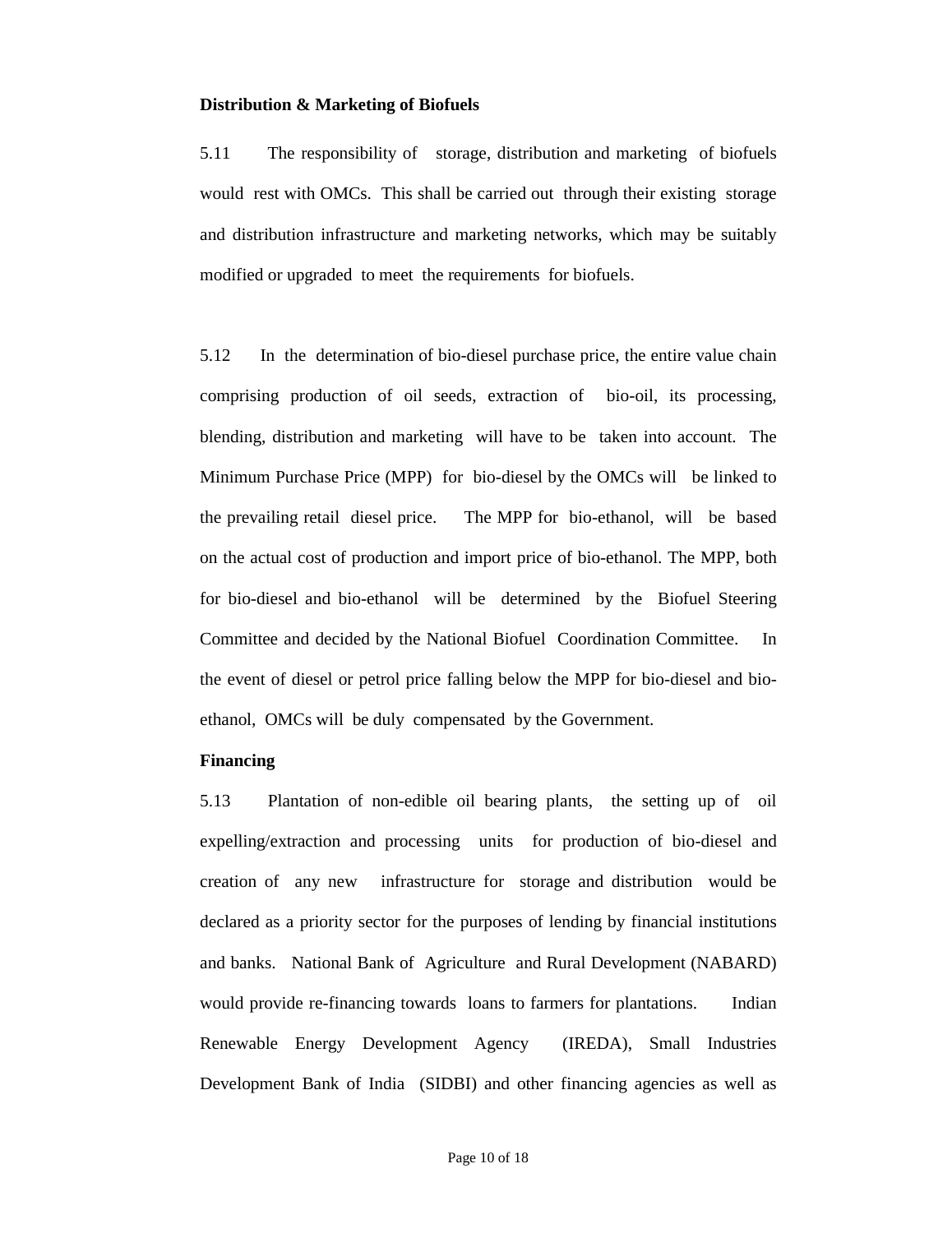commercial banks would be actively involved in providing finance for various activities under the entire biofuel value chain, at different levels.

5.14 Multi-lateral and bi-lateral funding would be sourced, where possible for biofuel development. Carbon financing opportunities would also be explored on account of avoidance of CO2 emissions through plantations and use of biofuels for various applications.

5.15 Investments and joint ventures in the biofuel sector are proposed to be encouraged. Biofuel technologies and projects would be allowed 100% foreign equity through automatic approval route to attract Foreign Direct Investment (FDI), provided biofuel is for domestic use only, and not for export. Plantations would not be open for FDI participation.

#### **Financial and Fiscal Incentives**

5.16 5.16 Financial incentives, including subsidies and grants, may be considered upon merit for new and second generation feedstocks; advanced technologies and conversion processes; and, production units based on new and second generation feedstocks. If it becomes necessary, a National Biofuel Fund could be considered for providing such financial incentives.

5.17 As biofuels are derived from renewable biomass resources they will be eligible for various fiscal incentives and concessions available to the New and Renewable Energy Sector from the Central and State Governments.

5.18 Bio-ethanol already enjoys concessional excise duty of 16% and biodiesel is exempted from excise duty. No other Central taxes and duties are proposed to be levied on bio-diesel and bio-ethanol. Custom and excise duty concessions would be provided on plant and machinery for production of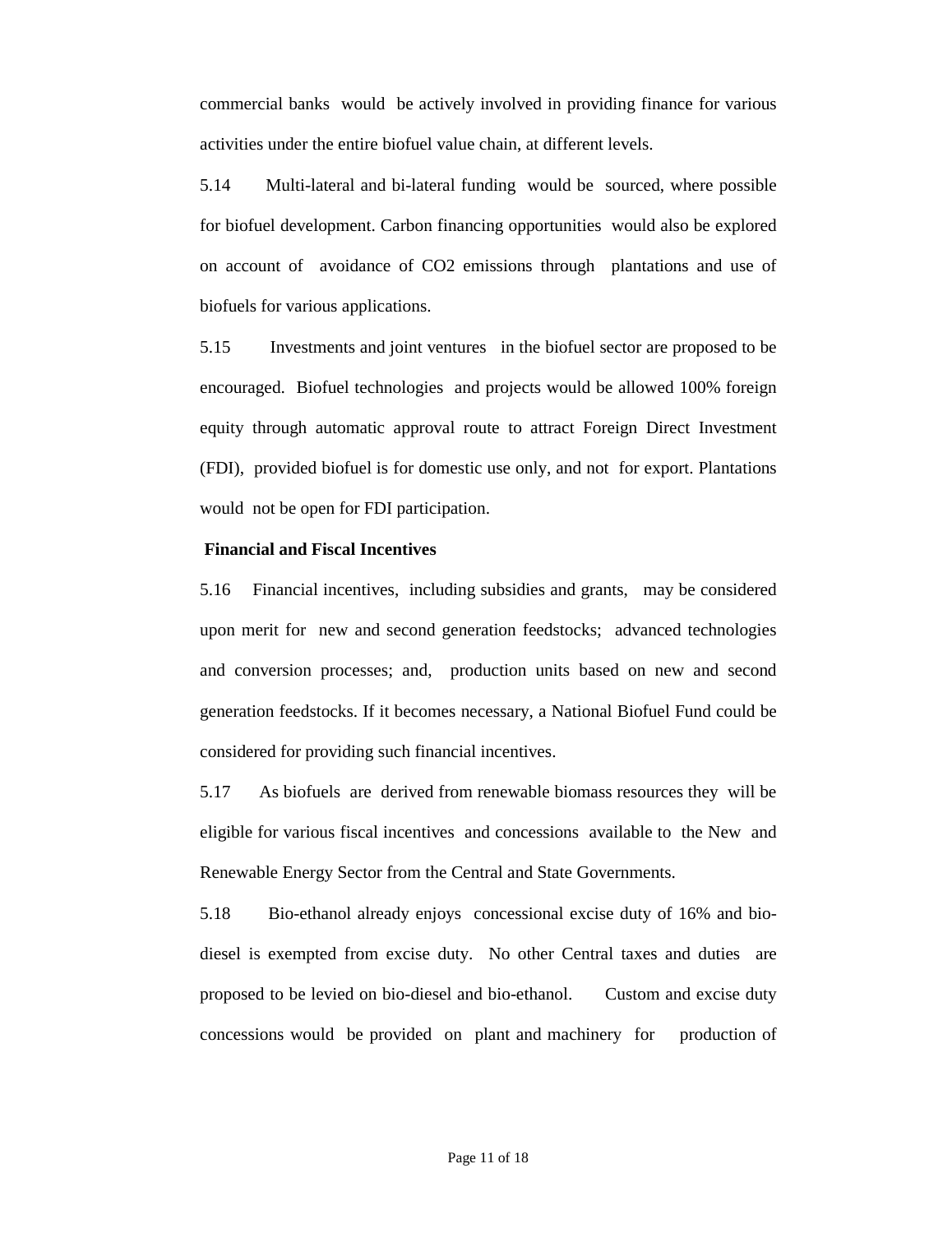bio-diesel or bio-ethanol, as well as for engines run on biofuels for transport, stationary and other applications, if these are not manufactured indigenously.

#### **Research & Development and Demonstration**

5.19 A major thrust would be given through this Policy to Innovation, Research & Development and Demonstration in the field of biofuels. Research and Development will focus on plantations, biofuel processing and production technologies, as well as on maximizing efficiencies of different end-use applications and utilization of by-products. High priority will be accorded to indigenous R&D and technology development based on local feedstocks and needs, which would be benchmarked with international efforts and patents would be registered, wherever possible. Multi-institutional, time-bound research programmes with clearly defined goals and milestones would be developed and supported.

5.20 Intensive R&D work would be undertaken in the following areas:

(a): Biofuel feed-stock production based on sustainable biomass with active involvement of local communities through non-edible oilseed bearing plantations on wastelands to include inter-alia production and development of quality planting materials and high sugar containing varieties of sugarcane, sweet sorghum, sugar beet, cassava, etc.

(b): Advanced conversion technologies for first generation biofuels and emerging technologies for second generation biofuels including conversion of ligno-cellulosic materials to ethanol such as crop residues, forest wastes and algae, biomass-to-liquid (BTL) fuels, bio-refineries, etc.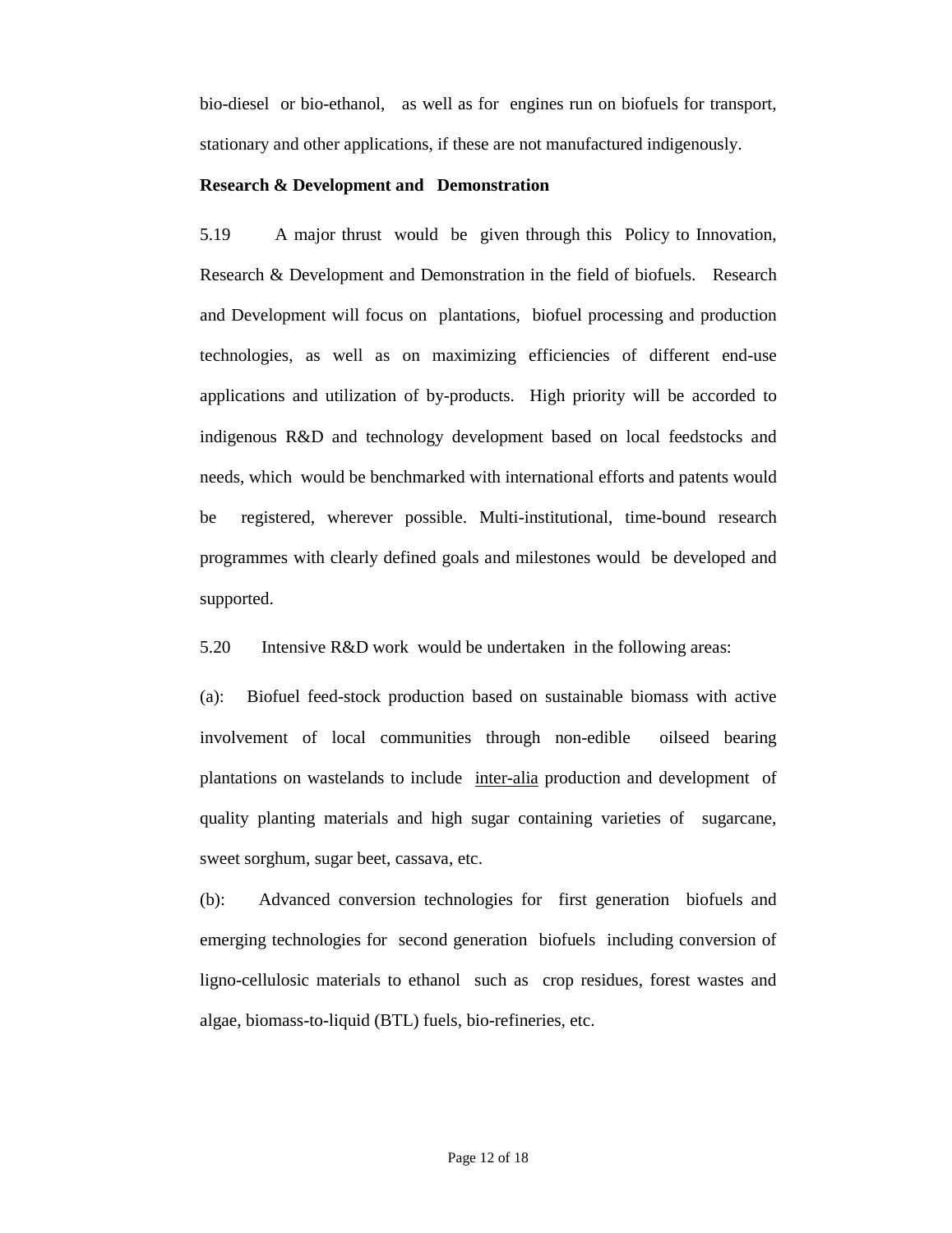(c): Technologies for end-use applications, including modification and development of engines for the transportation sector based on a large scale centralized approach, and for stationary applications for motive power and electricity production based on a decentralized approach.

(d): Utilisation of by-products of bio-diesel and bio-ethanol production processes such as oil cake, glycerin, bagasse, etc.

5.21 Demonstration Projects will be set up for biofuels, both for bio-diesel and bio-ethanol production, conversion and applications based on state-of-theart technologies through Public Private Partnership (PPP).

5.22 For R&D and demonstration projects, grants would be provided to academic institutions, research organizations, specialized centers and industry. Strengthening of existing R&D centers and setting up of specialized centers in high technology areas will also be considered. Linkages would be established between the organizations / agencies undertaking technology development and the user organizations. Transfer of know-how would be facilitated to industry. Participation by industry in R&D and technology development will be encouraged with increased investment by industry with a view to achieve global competitiveness.

5.23 In regard to Research and Development in the area of biofuels, a Subcommittee under the Biofuel Steering Committee proposed in this Policy comprising Department of Bio-Technology, Ministry of Agriculture, Ministry of New and Renewable Energy and Ministry of Rural Development would be constituted, led by Department of Bio-Technology and coordinated by the Ministry of New and Renewable Energy.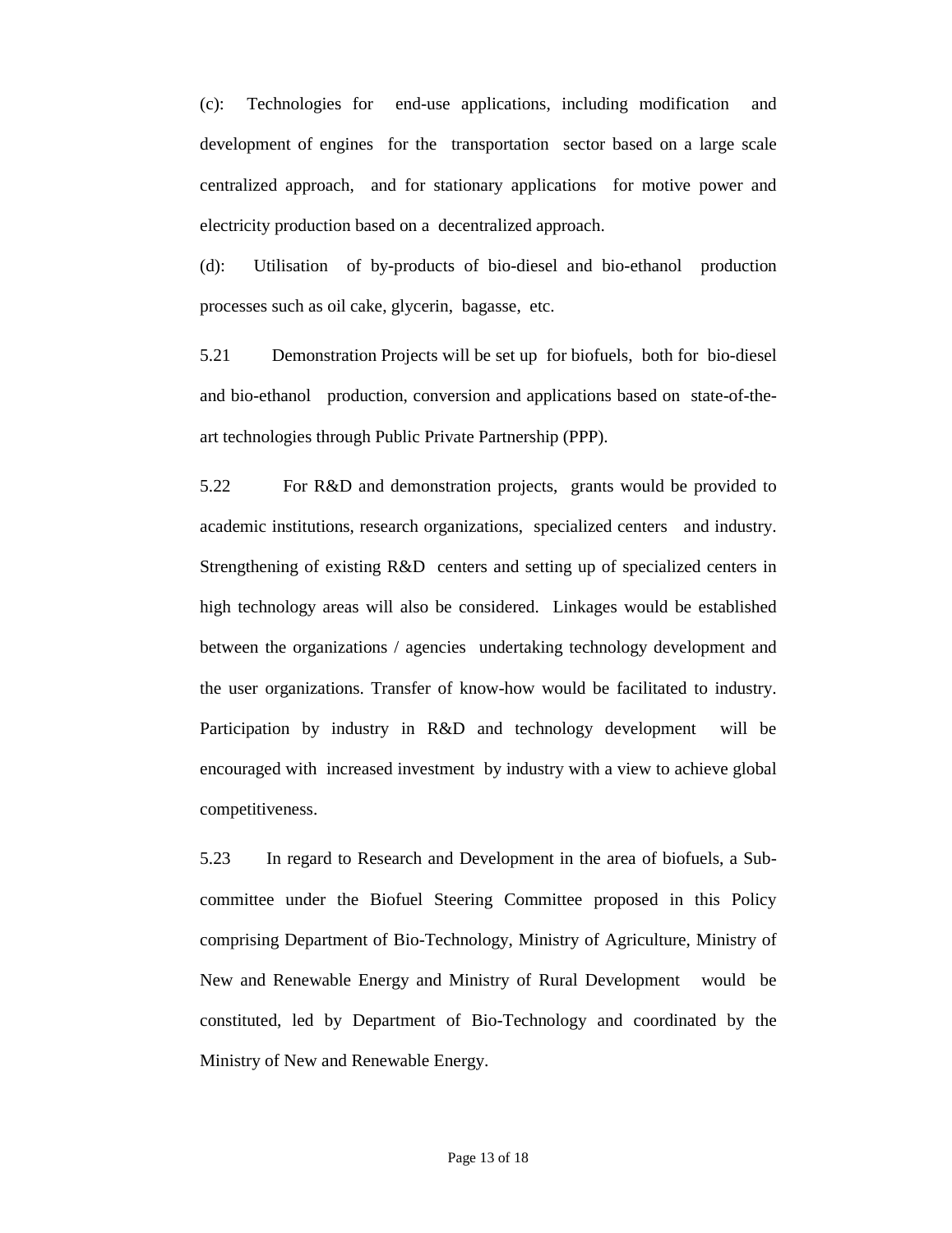#### **6.0 QUALITY STANDARDS**

6.1 Development of test methods, procedures and protocols would be taken up on priority alongwith introduction of standards and certification for different biofuels and end use applications. The Bureau of Indian Standards (BIS) has already evolved a standard (IS-15607) for Bio-diesel (B 100), which is the Indian adaptation of the American Standard ASTM D-6751 and European Standard EN-14214. BIS has also published IS: 2796: 2008 which covers specification for motor gasoline blended with 5% ethanol and motor gasoline blended with 10% ethanol.

6.2 The Bureau of Indian Standards (BIS) would review and update the existing standards, as well as develop new standards in a time-bound manner for devices and systems for various end-use applications for which standards have not yet been prepared, at par with international standards. Guidelines for product performance and reliability would also be developed and institutionalized in consultation with all relevant stakeholders. Standards would be strictly enforced and proper checks would be carried out by a designated agency on the quality of the biofuel being supplied.

# **7.0 INTERNATIONAL COOPERATION**

7.1 International scientific and technical cooperation in the area of biofuel production, conversion and utilization will be established in accordance with national priorities and socio-economic development strategies and goals. Modalities of such cooperation may include joint research and technology development, field studies, pilot scale plants and demonstration projects with active involvement of research institutions and industry on either side.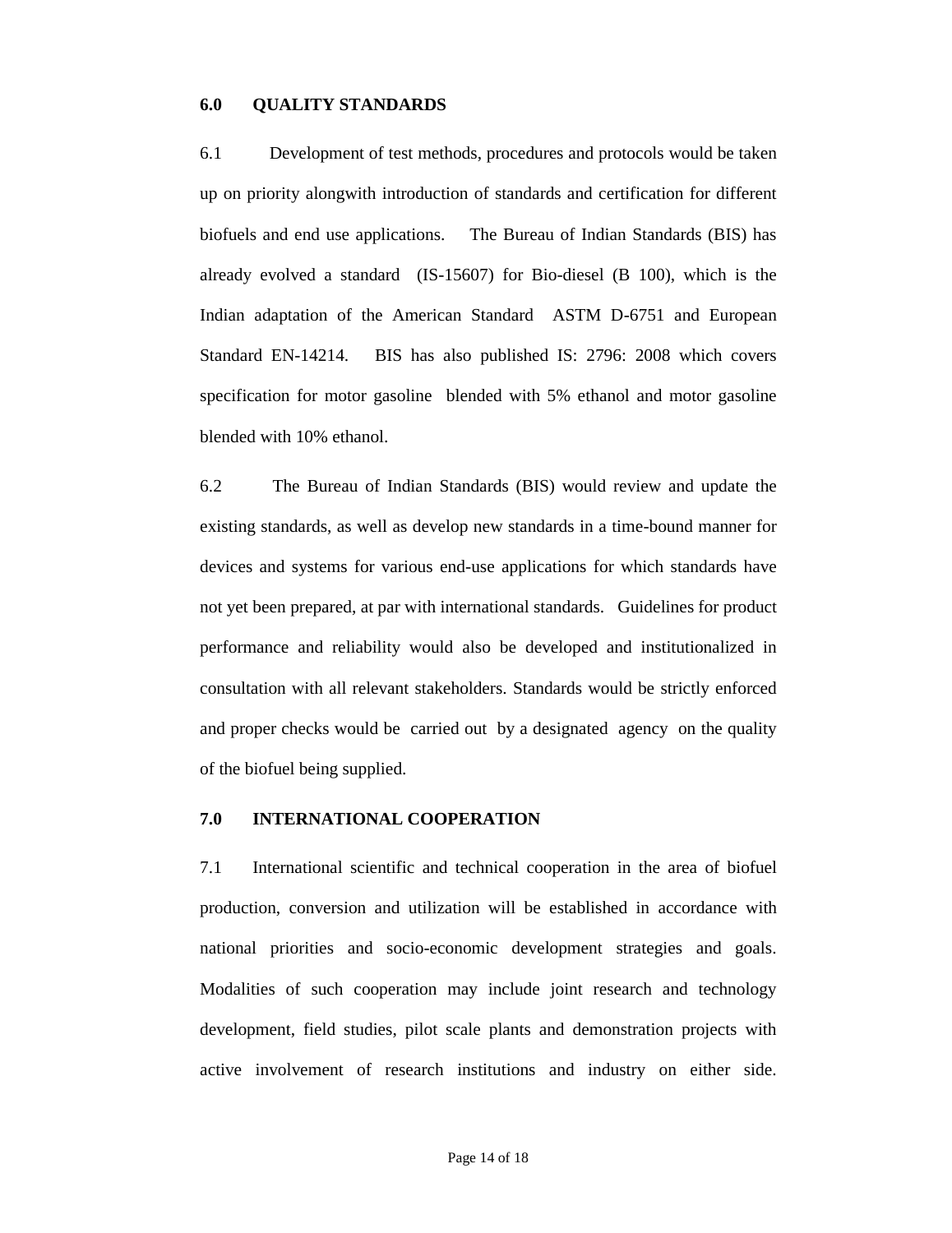Technology induction/ transfer would be facilitated, where necessary, with timebound goals for indigenisation and local manufacturing. Appropriate bilateral and multi-lateral cooperation programmes for sharing of technologies and funding would be developed, and participation in international partnerships, where necessary, will also be explored.

# **8.0 IMPORT AND EXPORT OF BIOFUELS**

8.1 Import of biofuels would only be permitted to the extent necessary, and will be decided by the National Biofuel Coordination Committee proposed under this Policy. Duties and taxes would be levied on the imports so as to ensure that indigenously produced biofuels are not costlier than the imported biofuels. Import of Free Fatty Acid (FFA) oils will not be permitted for production of biofuels.

8.2 Export of biofuels would only be permitted after meeting the domestic requirements and would be decided by the National Biofuel Coordination Committee.

# **9.0 ROLE OF STATES**

9.1 The role and active participation of the States is crucial in the planning and implementation of biofuel programmes. The State Governments would be asked to designate an existing agency, or create a new agency suitably empowered and funded to act as nodal agency for development and promotion of biofuels in their States. Certain States have already set up such agencies. Other concerned agencies, panchayati raj institutions, forestry departments, universities, research institutions etc. would also need to be associated in these efforts. While a few States have announced policies for biofuel development,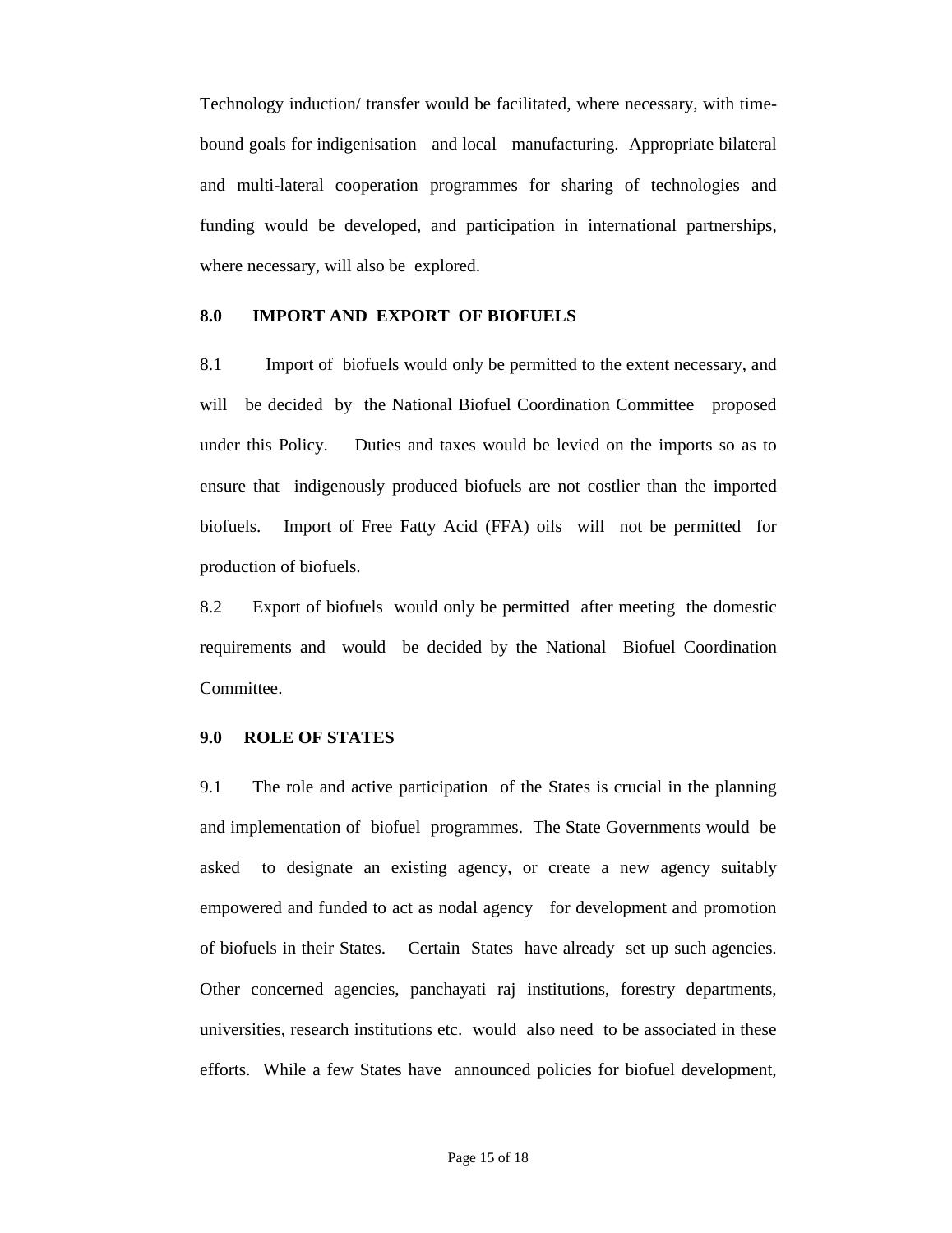other States would also need to announce suitable policies in a time-bound manner in line with the broad contours and provisions of this National Policy.

9.2 State Governments would also be required to decide on land use for plantation of non-edible oilseed bearing plants or other feedstocks of biofuels, and on allotment of Government wasteland, degraded land for raising such plantations. Creation of necessary infrastructure would also have to be facilitated to support biofuel projects across the entire value chain.

# **10.0 AWARENESS AND CAPACITY BUILDING**

10.1 Support will be provided for creation of awareness about the role and importance of biofuels in the domestic energy sector, as well as for wide dissemination of information about its potential and opportunities in upgrading the transportation infrastructure and supporting the rural economy.

10.2 Significant thrust would be provided to capacity building and training and development of human resources. Universities, Polytechnics and Industrial Training Institutes will be encouraged to introduce suitable curricula to cater to the demand for trained manpower at all levels in different segments of the biofuel sector. Efforts will also be directed at enhancing and expanding consultancy capabilities to meet the diverse requirements of this sector.

#### **11.0 INSTITUTIONAL MECHANISMS**

11.1 Under the Allocation of Business Rules, the Ministry of New & Renewable Energy has been given the responsibility of Policy and overall Coordination concerning biofuels. Apart from this, the Ministry has also been given the responsibility to undertake R&D on various applications of biofuels. Responsibilities have also been allocated to other Ministries viz. Ministry of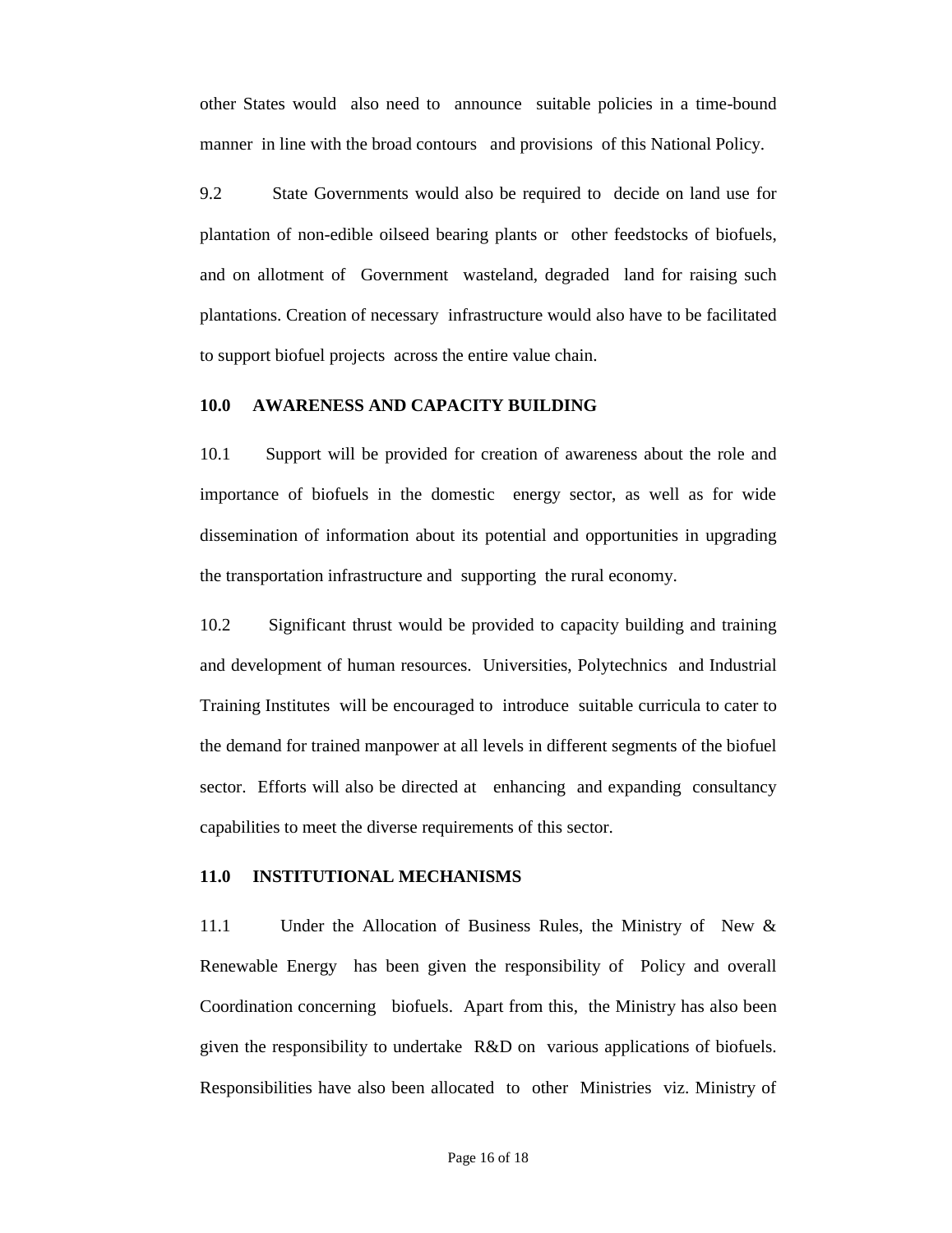Environment & Forests, Ministry of Petroleum & Natural Gas, Ministry of Rural Development and Ministry of Science & Technology to deal with different aspects of biofuel development and promotion in the country.

11.2 In view of a multiplicity of departments and agencies, it is imperative to provide High-level co-ordination and policy guidance / review on different aspects of biofuel development, promotion and utilization. For this purpose, it is proposed to set up a National Biofuel Coordination Committee (NBCC) headed by the Prime Minister. Ministers from concerned Ministries would be Members of this Committee. The Committee would meet periodically to provide overall coordination, effective end-to-end implementation and monitoring of biofuel programmes.

11.3 The National Biofuel Coordination Committee will have the following composition:

#### **Chairman:** Prime Minister of India

#### **Members:**

- i. Deputy Chairman, Planning Commission
- ii. Minister of New and Renewable Energy
- iii. Minister of Rural Development
- iv. Minister of Agriculture
- v. Minister of Environment & Forests
- vi. Minister of Petroleum & Natural Gas
- vii. Minister of Science & Technology
- viii. Secretary, Ministry of New and Renewable Energy -**Convener**

# **Coordinating Ministry:** Ministry of New and Renewable Energy